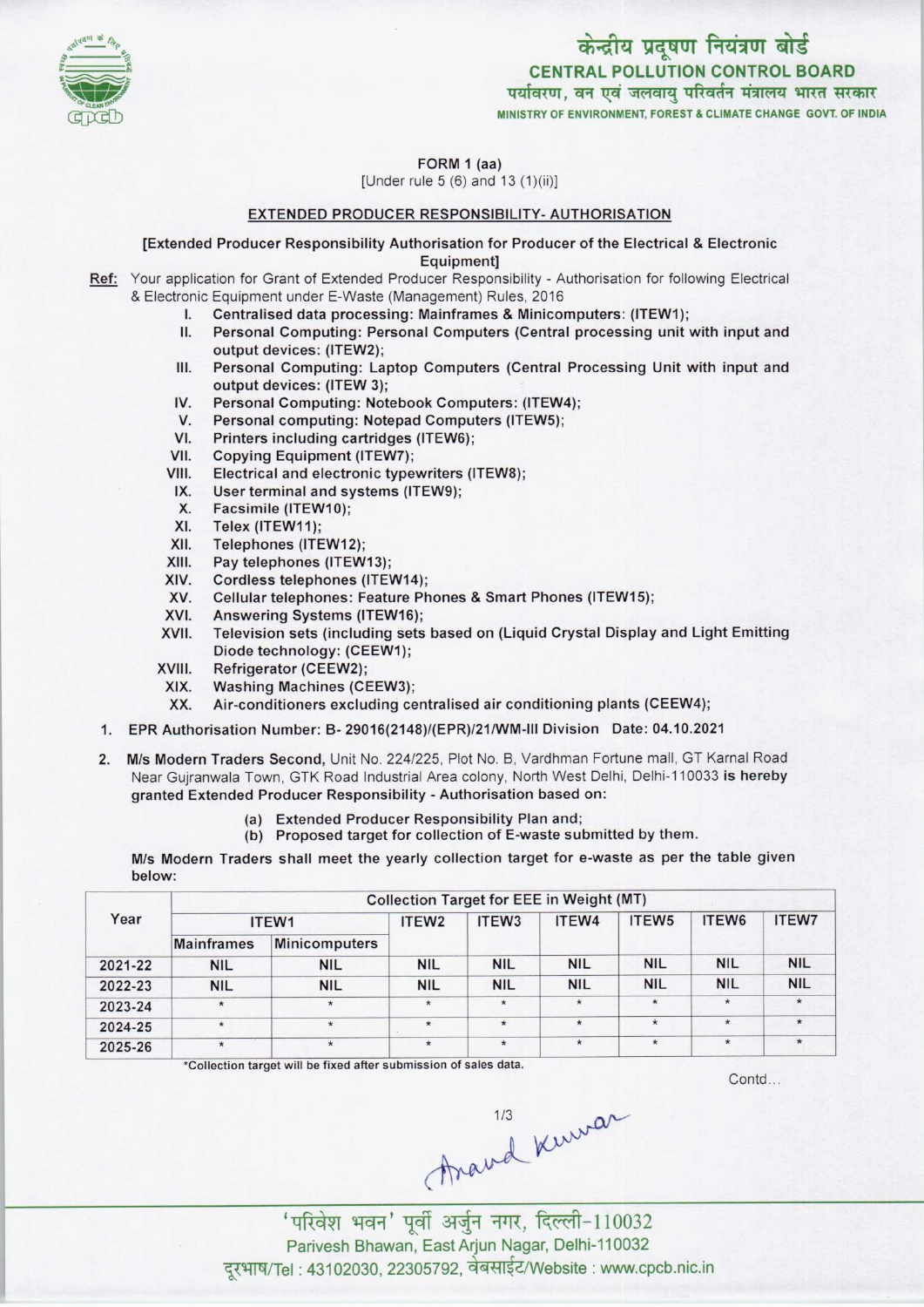

From pre page.....

| Year    | <b>Collection Target for EEE in Weight (MT)</b> |            |            |                    |            |            |            |                          |                               |  |  |
|---------|-------------------------------------------------|------------|------------|--------------------|------------|------------|------------|--------------------------|-------------------------------|--|--|
|         |                                                 |            |            |                    |            |            |            | ITEW <sub>15</sub>       |                               |  |  |
|         | <b>ITEW8</b>                                    | ITEW9      | ITEW10     | ITEW <sub>11</sub> | ITEW12     | ITEW13     | ITEW14     | Feature<br><b>Phones</b> | <b>Smart</b><br><b>Phones</b> |  |  |
| 2021-22 | <b>NIL</b>                                      | <b>NIL</b> | <b>NIL</b> | <b>NIL</b>         | <b>NIL</b> | <b>NIL</b> | <b>NIL</b> | <b>NIL</b>               | 10.411                        |  |  |
| 2022-23 | <b>NIL</b>                                      | <b>NIL</b> | <b>NIL</b> | <b>NIL</b>         | <b>NIL</b> | <b>NIL</b> | <b>NIL</b> | <b>NIL</b>               | 54.112                        |  |  |
| 2023-24 | $\star$                                         | $\star$    | $\star$    | $\star$            | $\star$    | $\ast$     | $\star$    | $\star$                  | $\star$                       |  |  |
| 2024-25 | $\star$                                         | $\star$    | $\star$    | $\star$            | $\star$    | $\star$    | $\star$    | $\star$                  | $\star$                       |  |  |
| 2025-26 | $\star$                                         | $\star$    | $\star$    | $\star$            | $\star$    | $\star$    | $\star$    | $\star$                  | $\star$                       |  |  |

Collection target will be fixed after submission of sales data.

| Year    |                    | <b>Collection Target for EEE in Weight (MT)</b> |                   |                   |            |  |  |  |
|---------|--------------------|-------------------------------------------------|-------------------|-------------------|------------|--|--|--|
|         | ITEW <sub>16</sub> | CEEW1                                           | CEEW <sub>2</sub> | CEEW <sub>3</sub> | CEEW4      |  |  |  |
| 2021-22 | <b>NIL</b>         | <b>NIL</b>                                      | <b>NIL</b>        | <b>NIL</b>        | <b>NIL</b> |  |  |  |
| 2022-23 | <b>NIL</b>         | <b>NIL</b>                                      | <b>NIL</b>        | <b>NIL</b>        | <b>NIL</b> |  |  |  |
| 2023-24 | $\star$            | $\star$                                         | $\star$           | $\star$           | $\star$    |  |  |  |
| 2024-25 | $\star$            | $\star$                                         | $\star$           | $\star$           | $\star$    |  |  |  |
| 2025-26 | $\star$            | $\star$                                         | $\star$           | $\star$           | $\star$    |  |  |  |

\*Collection target will be fixed after submission of sales data.

## 3. The Authorisation shall be valid for a period of five (5) years from date of issue with following conditions:

- i. You shall strictly follow the approved Extended Producer Responsibility plan, a copy of which is enclosed herewith as Enclosure-I;
- ii. You shall ensure that collection mechanism or collection Centres are set up or designated as per the details given in the Extended Producer Responsibility plan and that shall be completed before the proposed dates if any in the EPR Plan (list of collection Centres and the toll free numbers for reverse logistics enclosed);
- iii. You shall ensure that all the collected e-waste is channelized to recycler/dismantler M/s E-waste Recycler India, Shed No 15 Roz ka Meo Industrial area Nuh and records shall be maintained at recycler/dismantler and your end;
- iv. You shall maintain records, in Form-2 of these Rules, of e-waste and make such records available for scrutiny by Central Pollution Control Board;
- v. You shall file annual returns in Form-3 to the Central Pollution Control Board on or before 30th day of June following the financial year to which that returns relates.

#### vi. General Terms & Conditions of the Authorisation:

a. The authorisation shall comply with provisions of the Environment (Protection) Act, 1986 and the E-waste (Management) Rules,2016 made there under;

marrel Kerrison

Contd...